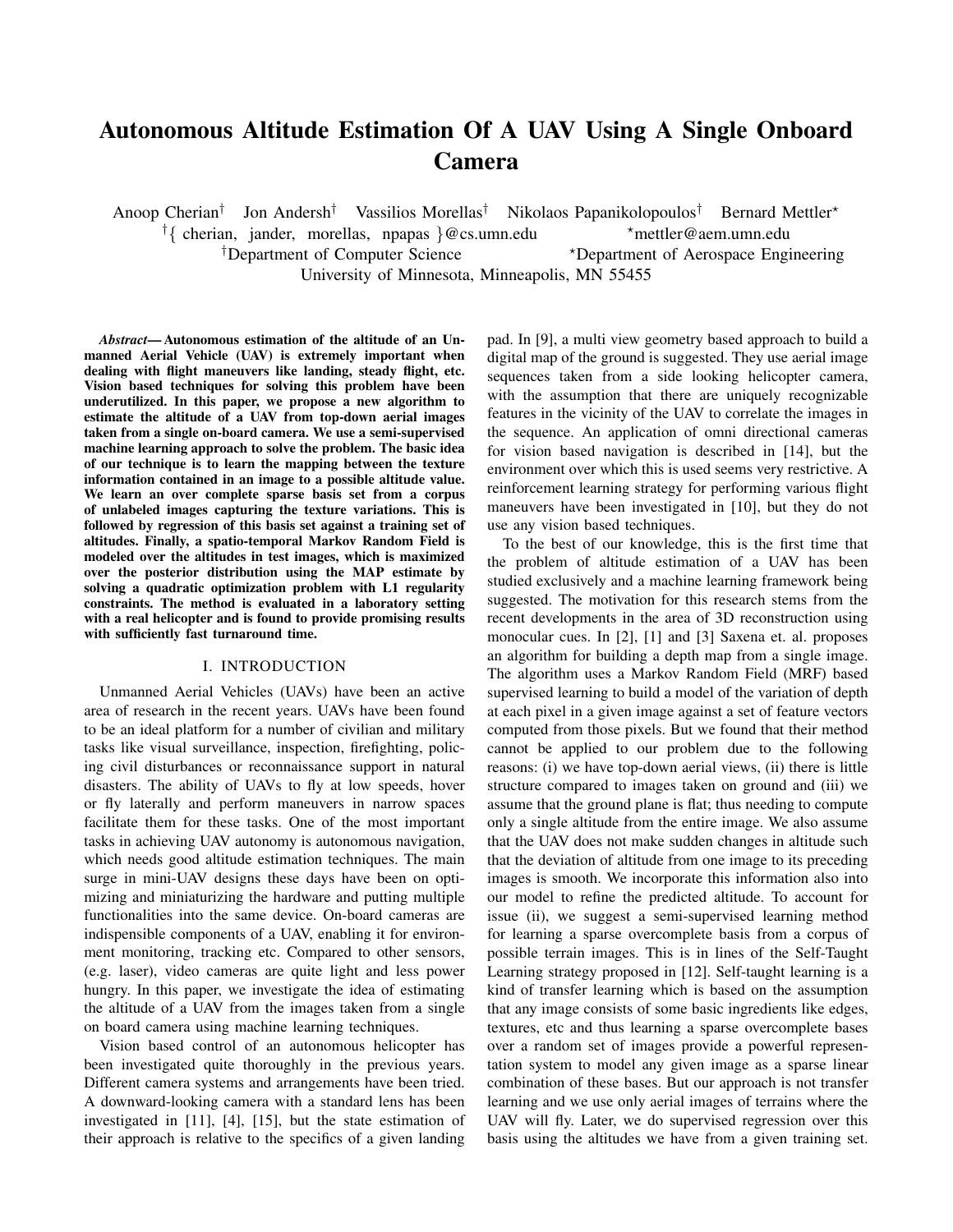Finally, we introduce a novel spatio-temporal MRF model to estimate the altitude of a patch in the image to the altitude of other patches in the same image and patches across images in the earlier time frames. The MRF model is later solved for the Maximum A Posteriori (MAP) estimate of the altitude.

The rest of the document is organized as follows: We begin with an overview of our motivation for using texture based techniques for altitude estimation in Section II, which precedes a discussion on computing the feature vectors. In Section III, we propose a probability model for the problem and optimization techniques for solving it. Section IV discusses our experiments and we conclude in section V.

# II. FEATURE VECTOR

Given a video of altitude variations taken using a fixed focal length moving camera, humans will not have much of a difficulty in inferring the altitudes across frames. For example, we can easily say if an image was taken too close to the ground or far away or how much is the relative difference in altitudes between two given images. This is not only attributed to our prior knowledge about the environment, but also to our capability for using monocular cues such as texture variations, known object sizes, haze, focus/de-focus, etc in the inference. Texture gradients capture the distribution of the direction of the edges. It is a valuable source of depth cues and has been used quite effectively in papers like [2], [1] for 3D reconstruction.

When dealing with aerial images taken from a UAV, we have to face some more issues that cannot be adequately captured by texture variations alone. For example, most of the images are too noisy, have a variety of illumination differences, or are often blurred by the motion of the UAV. Moreover, aerial images lack structure compared to images taken on ground. For example, in ground images, we can probably assume that there is a ground plane, all objects stand on the ground, etc. But aerial images with top-down views look like random patches and application of conventional filters like autocorrelation filters, fourier/wavelets based filters, texture gradient filters like Nevatia-Babu, Laws masks filters, etc cannot effectively capture the texture variations to the respective altitude variations. Fig. 1 shows a few sample images that we will be working with in this paper. They were taken in our laboratory setting and the altitude at which each image was taken is also mentioned. Note the variation in texture as the altitude increases.

The motivation for our approach to solve this problem stems from the recent developments in sparse coding for compressed sensing [5], where information is encoded using a sparse overcomplete basis which effectively captures higher level information in the data, leading to a close to perfect reconstruction. The method was found to be robust to noise and relatively immune to illumination variations. In sparse coding, only a very few vectors from the basis set are needed to reconstruct a given image patch. Thus, a regression of this active set against altitudes provide a good representative relationship between altitude variations against the texture differences. Also, we would like to reduce the computational



Fig. 1. Sample images of the top-down aerial views from an onboard camera of a UAV in the laboratory setting. The altitude at which each subimage was taken is also shown.

time for feature extraction and at the same time not compromising on the generality of the representation. We felt, conventional approaches using filter banks might not adhere to this requirement. For example, in [2], a filter bank of 510 dimensions is suggested. This increases the feature extraction time as well as the altitude prediction time. Fast turn-around time is a critical aspect in our application.

In [12], an efficient framework for learning such a sparse overcomplete basis is suggested, which is later used for object classification. Our problem is different from their approach, in that we do not learn basis from completely random images, but from aerial images of various terrains. Thus our philosophy is closer to a semi-supervised learning [17] setting, although we use their model to learn the basis. In order to prove the generality of our approach to arbitrary scenarios, we used random aerial images of various terrains from the internet to build our basis set. A few sample images that we used for this purpose are shown in Fig. 2.



Fig. 2. Random aerial images downloaded from the internet for learning the basis set.

Given a large corpus of image patches  $I = \{I_1, ..., I_N\},\$ each patch is vectorized as a  $k$  dimensional input vector  $y$ . The goal of sparse coding is to represent these vectors as a sparse approximate weighted linear combination of  $n$  basis vectors. That is, for the  $i^{th}$  input vector  $y^i \in \mathbb{R}^k$ ,

$$
y^i \approx \sum_{j=1}^n b_j a_j^i = B a^i \tag{1}
$$

where  $b_1, b_2, ..., b_n \in \mathbb{R}^k$  are the basis vectors and  $a^i \in \mathbb{R}^n$  is a sparse vector of coefficients. Unlike similar methods such as PCA, the basis set B that we use here can be overcomplete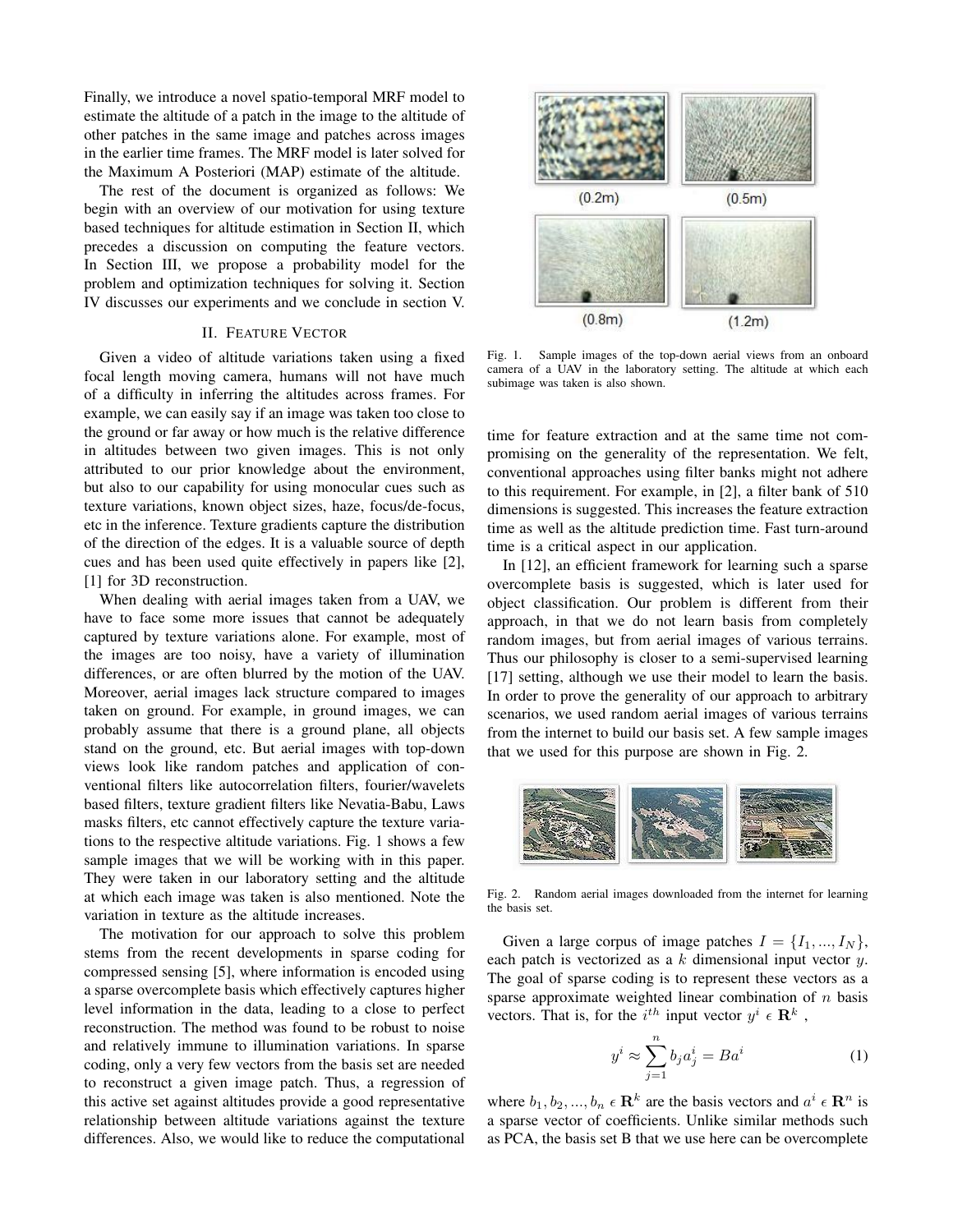$(n > k)$ , and can represent nonlinear features of y. To find the optimal  $B$  and  $a^i$ 's, we solve the following optimization problem as formulated by [12]:

$$
\min_{b,a} \sum_{i} \|y^{i} - \sum_{j} a_{j}^{i} b_{j}\|_{2}^{2} + \beta \|a^{i}\|_{1}
$$
\n
$$
s.t. \|b_{j}\|_{2} \leq 1, \forall j \in \{1, ..., n\}
$$
\n(2)

The optimization objective of (2) balances two terms: (i) the first quadratic term encourages each input  $y^i$  to be reconstructed well, as a weighted linear combination of the basis  $b_i$  with the corresponding weights given by the activations  $a_j^i$ , and (ii) it encourages the activations to have low  $L_1$  norm, which encourages  $a^i$  to be sparse. The optimization problem is convex over each subset of variables  $a$  and  $b$ , but is not jointly convex. More specifically, the problem on activations  $a$  is an  $L1$  constrained least squares problem, where as the one on the basis  $b$  is an  $L2$  regularized least squares problem. The paper [7] provides an algorithm to solve these two sub-problems efficiently. Fig. 3 shows a basis set learnt using the above algorithm using random aerial images downloaded from the internet.

Once a sparse basis set  $B \in \mathbb{R}^{k \times n}$  is obtained, we can construct a feature vector  $f$  for a given vectorized image patch  $p$  of dimension  $k$  by computing the activations on the basis that will produce this patch. That is,

$$
\min_{f} \|p - \sum_{j} f_j b_j\|_2^2 + \beta \|f\|_1
$$
 (3)

The feature vectors  $f$  from all the patches  $p$  in a given image are stacked up to form the feature vector set  $F$  that is used in the following sections.



Fig. 3. 350 basis vectors each of size 16x16 learned using 50000 patches from random internet aerial images.

### III. THE INFERENCE MODEL

Now that we have a comprehensive representation of the texture of an image as a linear combination of the basis, a supervised learning algorithm modeled on a spatio-temporal Gaussian Markov Random Field (MRF) [13] is deployed to estimate the posterior distribution of the altitude for every pixel block in the image. We model the posterior distribution of altitude  $d$  given the feature vectors set  $F$  and parameters  $\sigma$  and  $\theta$  as:

$$
P(d|F; \sigma, \theta) = \frac{1}{Z} exp(-E_{\sigma, \theta}(d, F))
$$
 (4)

where

$$
E_{\sigma,\theta}(d,F) = \sum_{i=1}^{n} \frac{(d^{i} - F'_{i}\theta)^{2}}{\sigma_{a}^{2}} + \sum_{j=1}^{T} \sum_{i=1}^{n} \frac{(d^{i}_{t-j} - d^{i})^{2}}{\sigma_{j}^{2}} + \beta \sum_{i=1}^{n} \sum_{j=1, j \neq i}^{n} |d^{i} - d^{j}|
$$
 (5)

Here, Z is a normalization constant,  $E_{\sigma,\theta}(d, F)$  defines the Gibbs energy function and  $F_i$  is the feature vector at pixel block  $i$  of the image computed using  $(3)$ . The first term in (5) models the raw altitude at the pixel block  $i$  in terms of feature vectors  $F_i$  through the regressor  $\theta$ . As it is apparent, we use a linear relationship between  $F_i$  and d. Linear least squares regression over the training set is used to find the vector  $\theta$ .

We assume that the altitude of the UAV will not change abruptly, but rather smoothly. Thus the altitude predicted from one image frame to the next frame should not have drastic deviations in the predicted altitudes. This is formulated by the second term in (5), which constrains the altitude at pixel block  $i$  at time  $t$ , to be smooth to the pixel block  $i$ of the image frame at time  $t - j$ . The third term in Eq. (5) captures the relationship between the altitude predicted at pixel block  $i$  to all other blocks in the same image. Since we are working with aerial images with top-down view, and since we assume that the ground is flat, there will be only a single altitude value for the whole image. Thus we would like to constrain the altitudes predicted from different pixel blocks of one frame to be as equal as possible. That is, if  $d_i$  and  $d_j$  represent the altitudes at any two pixel blocks in the same frame, then  $(d_i - d_j)$  should be as close to zero as possible. Fig. 4 shows a schema of the MRF setup we are assuming in our computations.



Fig. 4. The MRF model we assume. The schema represents the dependency of the altitude at pixel block  $i$  to other pixel blocks as modeled by the spatiotemporal MRF. In the schema we show frames at times  $t, t - 1, \ldots, t - T$ . Each solid black dot  $d_t^i$  shows the altitude at patch i at time t. The solid lines show the equality constraints we impose for the altitude predictions and dotted lines capture the smoothness across frames.

The parameter  $\sigma_a$  ensures smoothness of our raw predictions of altitude. From our experiments, we found that there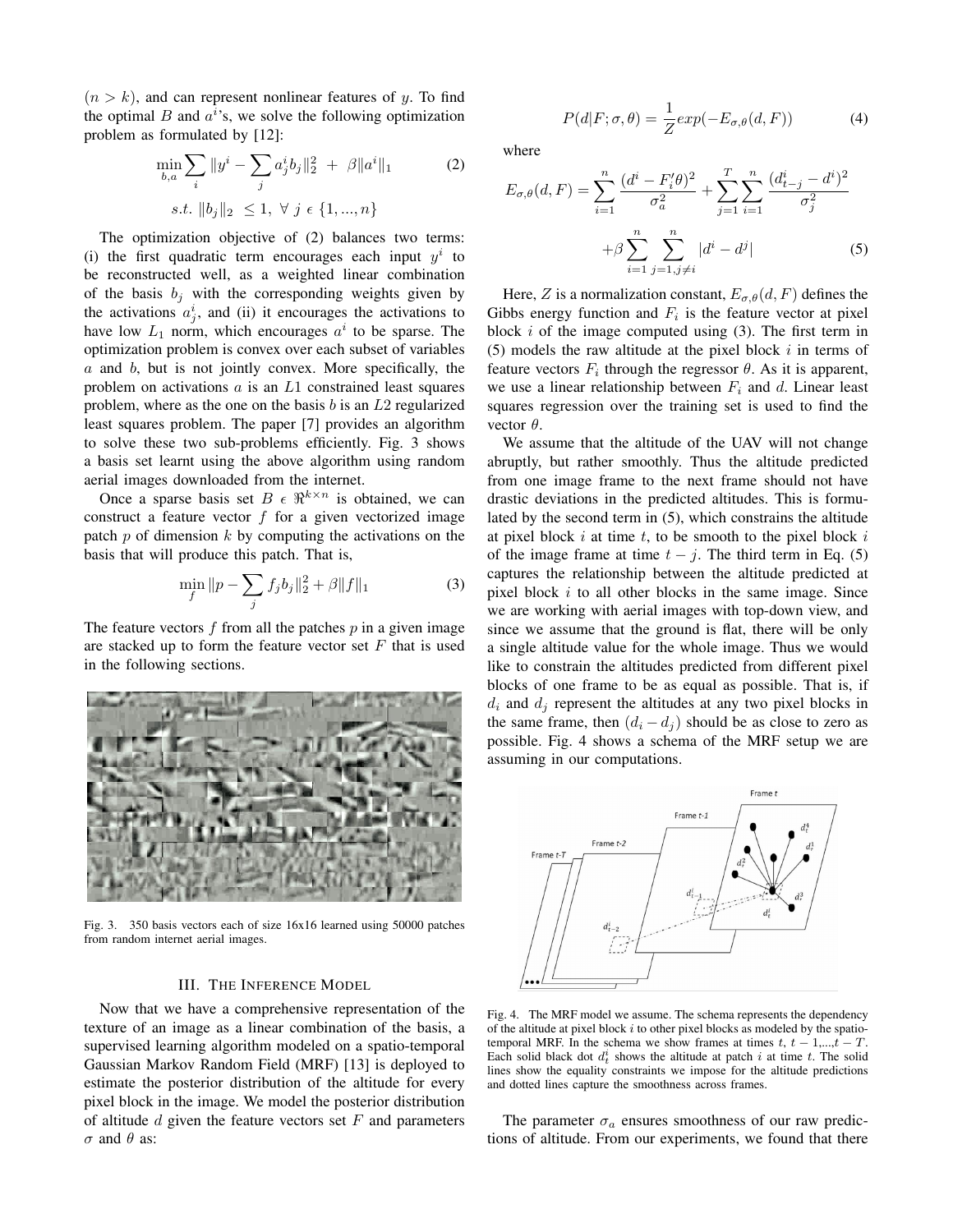was heteroskedasticity in the data, i.e., the variance of the prediction error varied with the texture of the image. In order to accomodate for this variation, a separate  $\sigma_a$  parameter was estimated for each image by projecting the individual feature vectors  $F_i$  in the image patches to a regression hyperplane  $S$  that captures the expected error. That is, a hyperplane  $S$  is first estimated by linear least squares over  $E[(d^{i} - F_{i}\theta)^{2}] =$  $S^T F_i$  from the training data. Later, given the feature vectors  $F_i$  from a test image, we calculate  $\sigma_a = E[||S^T F_i||]$ , i.e. by averaging over the individual feature vectors projected on to S.

A different strategy was used to find the  $\sigma_i$  parameters. These parameters capture the variance of the altitude estimates across frames. We assume that the altitude variations are smooth and also they are consistent across all the patches in a single image. We estimate the hyperplane parameter  $S_j$  from the Eigen analysis of  $(d^i - d^i_{t-j})$ , where  $d_i$  is the true altitude from the training data and  $d_{t-j}^{i}$  represents the estimated altitude of *i*th pixel block at the  $j<sup>th</sup>$  earlier time step from the current step  $t$ . The covariance matrix is formed by stacking up the predicted error across patches in a column and the variations across frames in rows. Finally,  $\sigma_j = ||S_j^T d_{t-j}^i||$  is computed. Note that in the Eigen analysis, we assume that the error in  $d_{t-j}^i$  is Normal distributed and  $d^i = E(d^i_{t-j})$  for varying j. The parameter  $\beta$  in the model controls how much the predicted altitudes in a frame  $d<sup>i</sup>$  and  $d^j$  are close and is computed experimentally through cross validation.

Once the parameters are estimated from the training data, given a test frame, we use the Maximum A Posteriori (MAP) over  $d$  to estimate the altitude  $d$  over the entire image. The MAP problem can be stated as follows.

$$
\min_{d} \ E_{\sigma,\theta}(d,F). \tag{6}
$$

To solve this problem, first (5) is reformulated as an L1 and L2 constrained optimization problem through the following linear algebra transformations. Let D is an  $n \times 1$  vector built by stacking up all the altitude values d over the entire image. Let Y is also an  $n \times 1$  vector created by stacking up the corresponding  $F_i' \theta$  values. Further, let E and I be  $n^2 \times n$ matrices defined as follows:

$$
E = \left( \begin{array}{cccc} 1_n & 0 & 0 & 0 & 0 & 0 \\ 0 & 1_n & 0 & 0 & 0 & 0 \\ . & . & . & . & . & . \\ . & . & . & . & . & . \\ 0 & 0 & 0 & 0 & 0 & 1_n \end{array} \right), I = \left( \begin{array}{c} I_{n \times n} \\ I_{n \times n} \\ . \\ . \\ I_{n \times n} \end{array} \right),
$$

where  $1_n$  is a vector of n ones and  $I_{n \times n}$  denotes an  $n \times n$ identity matrix. Thus (6) in terms of (5) can be rewritten as

$$
\min_{D} \frac{\|D - Y\|_2^2}{\sigma_a^2} + \sum_{j=1}^T \frac{\|D - D_j\|_2^2}{\sigma_j^2} + \beta \| (E - I)D \|_1 \tag{7}
$$

Assuming  $X = (E - I)D$ , this becomes a standard L1 and L2 constrained quadratic optimization problem, which can be solved efficiently by a modified version of the Feature-Sign-Search algorithm depicted in [7]. The basic idea of this algorithm is that if we can infer the correct signs of the elements in the vector  $X$ , then the L1 minimization problem can be converted to a standard L2 minimization problem which can be solved efficiently using conventional optimization techniques.

## IV. EXPERIMENTS AND RESULTS

# *A. UAV System*

The experiments in this paper were conducted in a laboratory setting using a Blade CX2 helicopter from E-Flite [8]. Fig. 5 shows the helicopter with the position and orientation of the video camera. We used an Eyecam 2.4 GHz Color Micro Wireless Video Camera System [6] onboard that captures NTSC video at 250K pixels and transmits it using a frequency set in the 2.5 GHz spectrum. To track the position of the helicopter during test flights, 6 Vicon highresolution MX-40 grayscale cameras [16] with a resolution of  $2352 \times 1728$  pixels was deployed along the perimeter of the lab as shown in Fig. 6, giving an experimental area of  $4.5m \times 4.5m \times 2m$ . The Vicon cameras send information every 7ms through high speed Ethernet cables to a central router, which collates the data, providing it to a PC running the ViconIQ software recording the true altitude.



Fig. 5. The Blade CX2 helicopter that was used for the experiments. It is a coaxial helicopter with a rotor diameter of 34.5 cms, a height of 18.3 cms and weighs approximately 220g (with battery).

# *B. Learning Setup*

To learn the basis set, we collected approximately 250 random aerial images ( $640 \times 480$ ) from the internet. Each image was converted to gray scale, which preceds segregating the images into patches of size  $10 \times 10$ , vectorizing them, and later using (2) to build the basis. Fig. 7 shows the plot of the mean absolute error in altitude prediction against various choices of the basis set size. Trading-off between the accuracy of altitude prediction (as seen from Fig. 7) and the computational time, we fixed on 200 basis vectors for our experiments. The parameters of the MRF model were then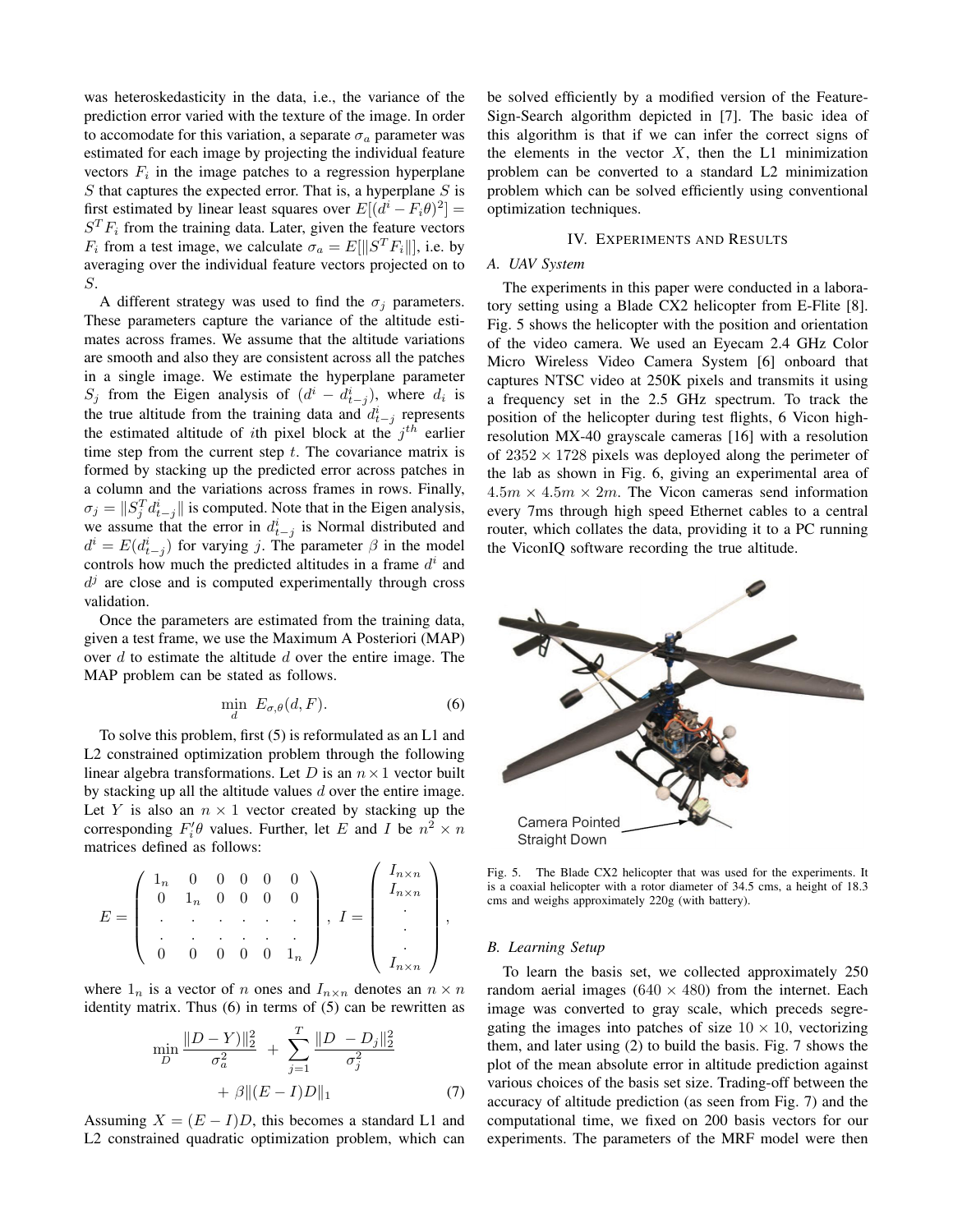

Fig. 6. The experimental setup for tracking the position of the helicopter. 6 high-resolution Vicon cameras (only three shown in the picture) were placed along the perimeter of the lab that tracks the reflective markers on the helicopter (seen with bright dots in the picture) determining the position.

estimated by regressing the basis on patches from a training set of 200 images taken using the camera on the helicopter. These images were of the kind shown in Fig. 1. Finally the model was tested on pre-recorded lab flight sessions by minimizing (7). Each test image in the video sequence was first applied with Wiener filters to account for the motion blur and later convoluted with Gaussian filters for smoothing. To improve the speed of prediction, we used only the middle  $100 \times 100$  section of each image.

All the algorithms were implemented in Matlab. Testing the framework took less than 0.5 seconds per image on a PC with a 2Ghz Pentium processor and 2GB RAM. Fig. 8 plots the true and predicted altitudes for various experimental UAV flight sessions. As is seen from the plots, predicted altitude gives a very good approximation to the true altitude most of the times. The prediction error increases as true altitude of the UAV goes high. This is expected, as at higher altitudes, the ground is seen as almost textureless. Thus our algorithm is mostly applicable to low altitude situations, like landing or low altitude flight, unless we have a more powerful camera onboard.

To evaluate the robustness of our algorithm with nonflat surfaces and across varying ground textures, we placed boxes of varying textures in the experimental area and the helicopter made to fly over them. Fig. 9 shows the results of this experiment. As is seen, our algorithm performs well in finding the altitude variations due to the presence of the obstacles. We repeated the experiments with boxes of high illumination and with non-textured surfaces, the outputs of which are shown in Fig. 10. As expected, in this case, the algorithm gets confused between textureless surfaces to textures at high altitudes and performs poorly. A summary of the various experiments showing the minimum, maximum, mean and the standard deviations of the errrors respectively is given in Table I.

#### V. CONCLUSION AND FUTURE WORK

In this paper, we investigated the possibility of predicting the altitude of a UAV from ground looking image sequences taken from a single onboard camera. We found that sparse coding can effectively capture the texture in an image. Super-



Fig. 7. A plot of the mean absolute error of prediction (y axis in m) against the number of basis vectors used (x axis). Each basis vector is of size  $100 \times 1$ .

| Experiment    | Min      | Max      | Mean     | Std. |
|---------------|----------|----------|----------|------|
|               | Error(m) | Error(m) | Error(m) | Dev. |
| Without boxes | 0.0      | 1.13     | 0.35     | 0.26 |
| With boxes    | 0.0      | 1.56     | 0.48     | 0.36 |
|               |          |          |          |      |

A SUMMARY OF THE VARIOUS FLIGHT EXPERIMENTS.

vised regression using this sparse basis against a training set of altitudes provided a good prediction setup. Later, a spatiotemporal MRF was modeled and its MAP estimate with respect to the altitude was computed. The effectiveness of our approach was substantiated through laboratory experiments. We found that as the altitude of the UAV goes over a certain height, the images become textureless (which depends on the specific environment though) and our algorithm performs poorly. Thus our mechanism is most suited for situations where the UAV flies at low altitudes and at low speeds. Also, since the prediction is based on the texture variations in the image, the mechanism performs poorly when the ground surface is textureless. A way to improve our algorithm in such a situation will be to incorporate information from other sensors like ultrasonic/infra-red as priors to the MRF model. Another direction to carry forward this work would be to extend our framework to forward-looking onboard cameras. Such a setup could enable not only altitude estimation but also visual navigation and obstacle avoidance. These are topics for future research.

#### VI. ACKNOWLEDGMENTS

This material is based upon work supported in part by, the U.S. Army Research Laboratory and the U.S. Army Research Office under contract #911NF-08-1-0463 (Proposal 55111-CI), and the National Science Foundation through grants #CNS-324864, #CNS-0420836, #IIP-0443945, #IIP-0726109, #CNS-0708344, and #CNS-0821474.

#### **REFERENCES**

[1] A. Saxena, M. Sun, and A. Ng. 3-d scene structure from a single still image. *In ICCV workshop on 3D Representation for Recognition (3dRR-07)*, 2007.